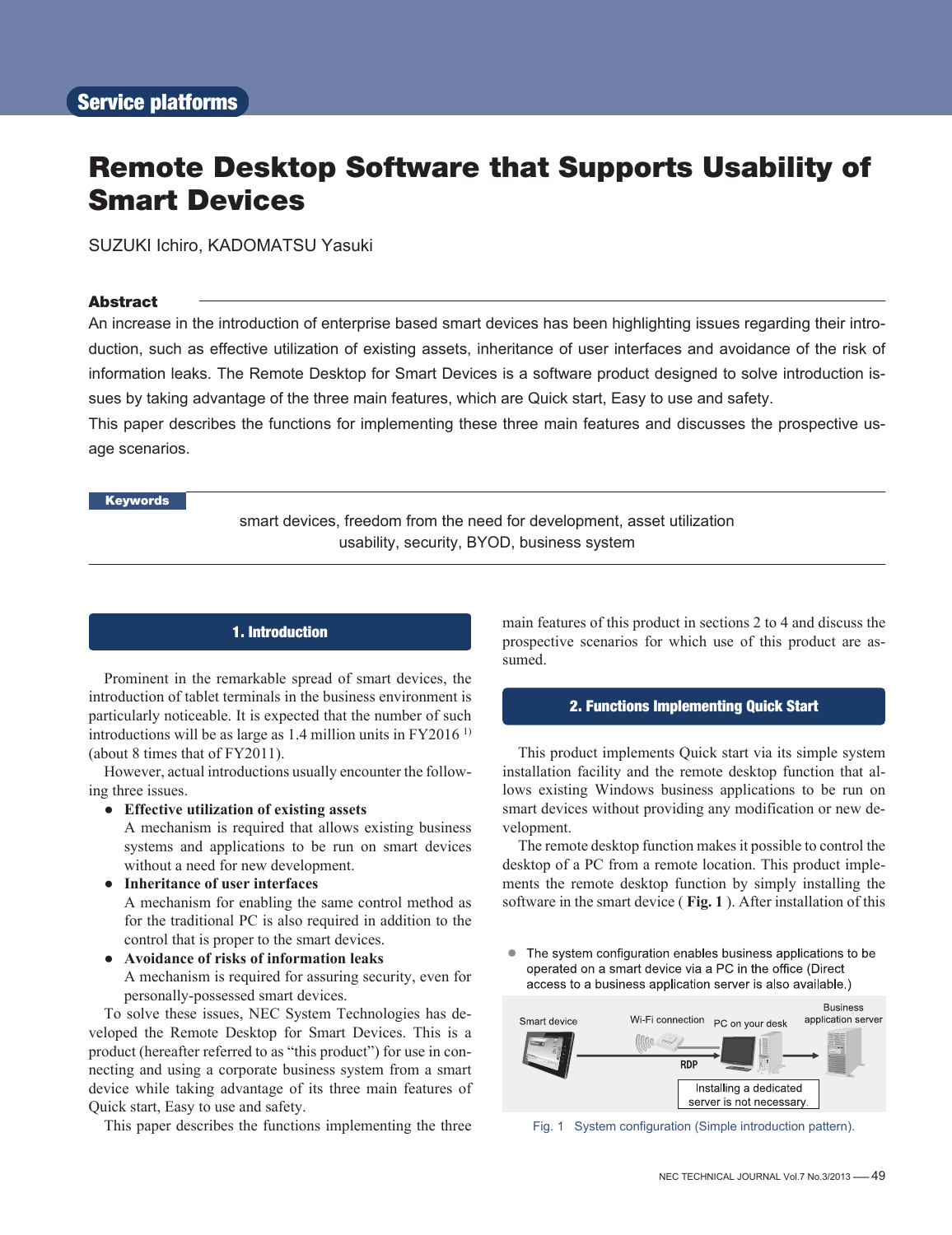#### Service platforms

# Remote Desktop Software that Supports Usability of Smart Devices

product in a smart device, it can immediately connect to a PC in the office and control it. There is no need to install not only a dedicated server but also server modules or middleware in the PC.

The remote desktop function is composed of the following three elements.

### **(1) Remote Desktop Client**

This is the software provided by this product that enables it to run on a smart device. It connects to a PC, displays the desktop and provides the mouse/keyboard functions of a PC by means of its software. An external mouse and keyboard can also be used.

# **(2) Remote Desktop Service**

This software runs on a PC. Upon reception of a connection request from the Remote Desktop Client, it sends the information on the desktop. It also receives control information such as the mouse operation and keyboard input and hands it to an application running on the PC. This product utilizes only those functions provided as standard with Microsoft Windows, so that there is no need to add software to the PC or dedicated hardware, such as a network appliance server.

#### **(3) Remote Desktop Protocol (RDP)**

This is the communication protocol between the Remote Desktop Client and the Remote Desktop Service. This product adopts the Microsoft RDP protocol.

The remote desktop function allows a smart device to use Windows applications immediately. It is not necessary to rewrite existing business applications for the smart devices. The possibility of effective utilization of existing business applications assets allows the user enterprise to improve added value. For example, by allocating investment for the development of a new catalogue application for face-to-face sales, thereby making full use of the easy-to-use user interfaces of smart devices.

# 3. Functions Implementing Easy to Use

This product can control a remote desktop using the gestures proper to smart devices such as pinch-in, pinch-out and flick. In addition, it also facilitates the PC-proper operations that are usually hard to control with smart devices, such as the mouse and keyboard operations, by developing a unique user interface ( **Fig. 2** ).

**(1) Transparent buttons (patent applied for)** These semitransparent buttons correspond to the



Fig. 2 User interface.

Maximize, Minimize and Close buttons at the top right corner of the window displays of Windows applications. Although these buttons are frequently used in the control of Windows, they would be too small to be pressed when they are displayed on the smart device screen. So we have created buttons that are enlarged into easyto-press sizes and placed them on the screen. They will not hinder operation because they provide background view thanks to their transparency and they may also be moved to a required location.

### **(2) Transparent mouse (patent applied for)**

A software-based transparent 2-button mouse can be displayed on the screen whenever necessary. Clicking on a desktop icon or scrolling of the display is possible with finger touch without using the mouse, certain operations such as changing the cell width of spreadsheet software and control of the drawing tool of presentation software are hard to accomplish with finger touch, because the control targets are small and they are hidden by the fingertip. The transparent mouse is designed for use in such cases. The transparent mouse features an extendible mouse cursor that reaches near to the corners of the screen to facilitate control in these locations.

# **(3) Transparent keyboard (patent applied for)**

This device is a software keyboard that facilitates control of the remote desktop. When running spreadsheet software on a PC for example, the arrow keys are used frequently. Also, business applications often use the Tab, Shift + Tab, Enter and Shift + Enter keys for moving across the displayed input boxes. However, these keys are not provided in the keyboard used as standard in ordinary smart devices. This product provides the following software keyboards to facilitate control of Windows applications from the smart device.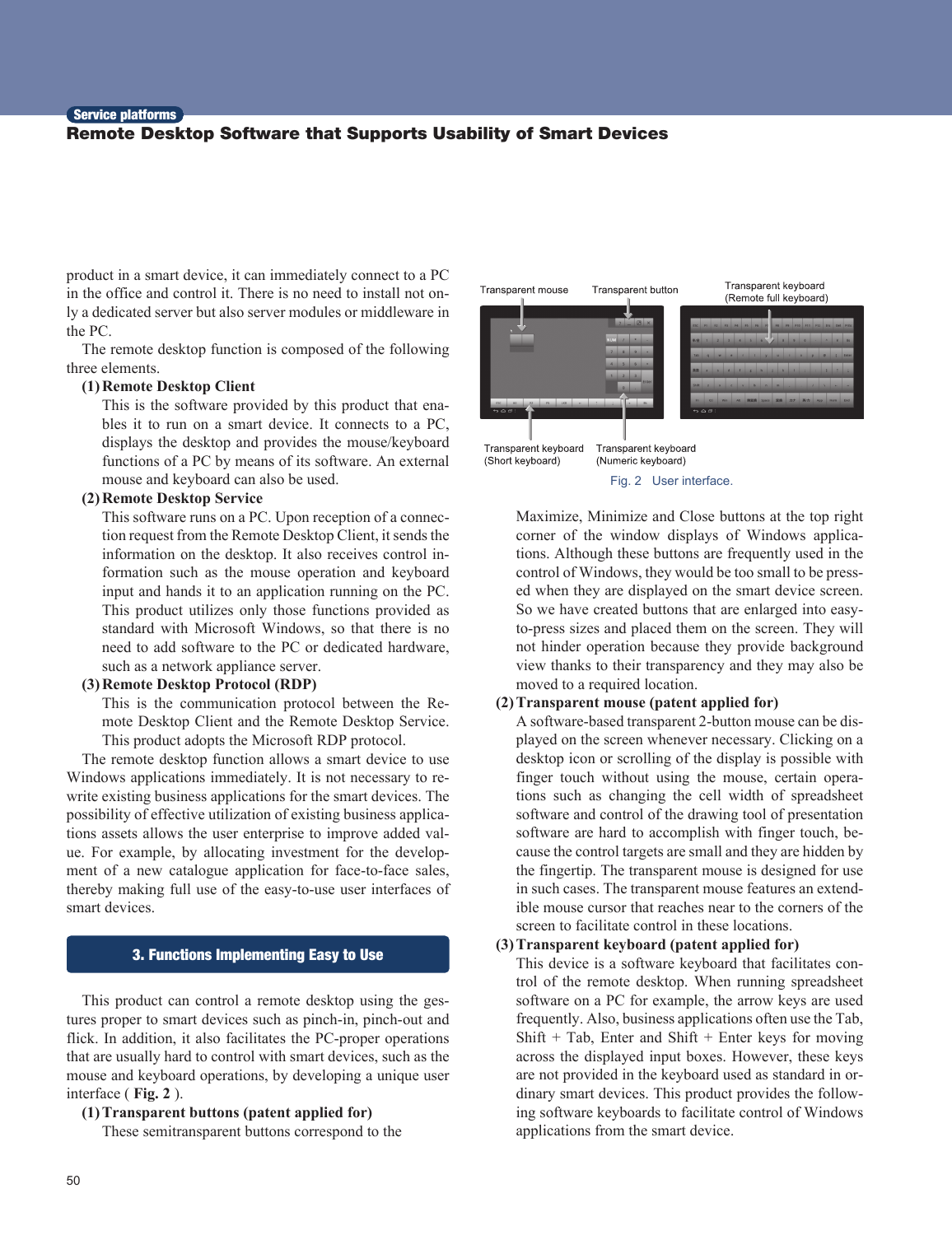- Short keyboard: This keyboard collects the keys used frequently in the control of business applications and for editing character strings and arranges them in a line at the bottom of the screen.
- Numeric keyboard: This keyboard combines the ten numeric keys and arrow keys to facilitate the use of spreadsheet software.
- Remote full keyboard: This is a full keyboard offering keys equivalent to a Japanese 109-key keyboard. It accepts the combination key inputs.

All of the software keyboards are transparent, offering a view of the display below the keyboard. While the keyboards of ordinary smart devices are displayed on the bottom half of the screen and sometimes hide the input target display, the transparent display makes it possible to confirm the target display during input.

**(4) Fusion of finger touch gestures and Windows control** This product can scroll the Windows application displays by using finger touch as the mouse wheel operations. In general the Windows operating system supports finger touch control since Windows 8. This product enables control of windows using smart device-proper operations that combine finger touch gestures such as Tap, flick, drag and pinch even with Windows XP and Windows 7.

# 4. Functions Implementing Safety

The smart devices feature excellent portability even when they are compared to the notebook PCs, they are thereby expected to be applied actively outside offices. On the other hand, however, such use also leads to the risk of losing a smart device that contains important business data or to the theft of data by a malicious user. Since the use of smart devices is being adopted very rapidly, the malware countermeasures for corporate use are not yet well established compared to those for the PC. In addition, as the use of privately owned terminals in business (BYOD; Bring You Own Device) is becoming a trend, it is expected that the management of smart devices connected to corporate systems will become very complicated.

In general, the use of a remote desktop does not cause the actual data to be stored in the smart device even when the handled data is identical to that used by the PC in the office. Disconnecting the remote desktop connection clears the displayed data from the smart device, so the risk of an information leak can be regarded as being small from this aspect.

To promote safer use of smart devices in business, this product is provided with the following five security enhancement features.

# **(1) Inhibition of file downloading**

The remote desktop function usually includes a facility for transferring files to the terminal as standard, but this facility cannot be used with this product.

# **(2) Inhibition of local clipboard linkage**

The smart device cannot exchange the clipboard data with remote PCs .

# **(3) Inhibition of local printing**

Data from the remote desktop is not enabled to be output at the local printer of the smart device.

# **(4) Freedom from care against key logger malware**

The unique transparent keyboards send the key information directly to the remote desktop. Even if the smart device is infected by key logger type malware, the key input data will not be extracted when the transparent keyboards of this product are used.

# **(5) Impossibility of startup in debug mode**

When a smart device set to the debug mode is connected to a development environment, the operation information of the software running on the smart device can be extracted. However, this product cannot be launched when the smart device is in the debug mode, so the extraction of information can thereby be prevented.

# 5. Prospective Usage Scenarios

This product allows a single smart device to be used as two terminals, including the use of dedicated applications of the smart device and the outside use of a PC.

For example, the use of a smart device-dedicated application with high operability is recommended in face-to-face sales talk. When inquiry of the inventory is required, the same smart device can be used to access an existing business application. This usage makes it possible to use existing business applications just as on the PC in the office without the need of redeveloping them into ones that are specifically for smart devices ( **Fig. 3** ).

It is also effective to use a smart device exclusively as a substitute for a mobile PC. If you currently use two PCs including a desktop PC for use in the office and a mobile notebook PC for use outside the office, replacing the mobile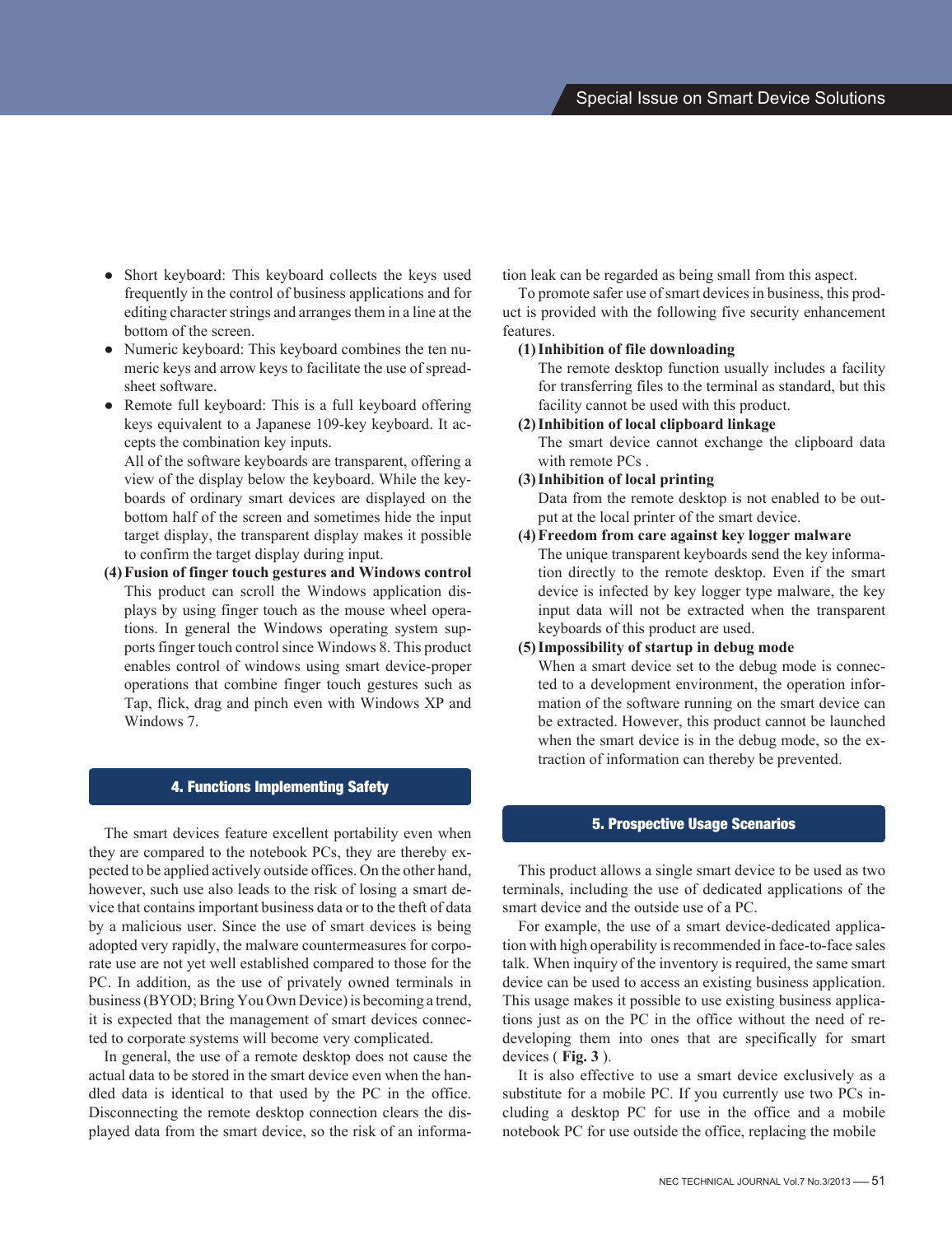# Service platforms Remote Desktop Software that Supports Usability of Smart Devices



Fig. 3 Prospective usage scenarios.

notebook PC with a smart device makes it possible to reduce the weight by less than a half \*1 and the thickness by less than  $1/3$ rd  $2$ .

# 6. Conclusion

The Remote Desktop for Smart Devices makes it possible to apply the latest hardware technologies, communication technologies and the high cost efficiencies of smart devices in corporate businesses easily, safely and at low cost. Adoption of the device is expected to accelerate the use of smart devices by enterprises.

\*Windows is a registered trademark of Microsoft Corporation in the U.S. and other countries. \*Wi-Fi is a registered trademark of Wi-Fi Alliance.

#### **Reference**

1) Mobile Computing Promotion Consortium, "SUMATOFON/TABURET-TO SHIJO NO CHUKAN YOSOKU NITSUITE," MCPC Mobile Solution Fair 2011, Nov. 2011.

 $*$ <sup>1</sup> If an UltraLite type VB (1.2 kg) is replaced by the Lifetouch L (0.5 kg). \*2 If an UltraLite type VB (29.5 mm) is replaced by the Lifetouch L (7.9 mm).

#### **Authors' Profiles**

#### **SUZUKI Ichiro**

Manager, Smartdevice Smart Device Solution Center Platform Operations Unit NEC System Technologies, Ltd.

#### **KADOMATSU Yasuki**

Manager, Thin Client Technology 1st Software Division Platform Operations Unit NEC System Technologies, Ltd.